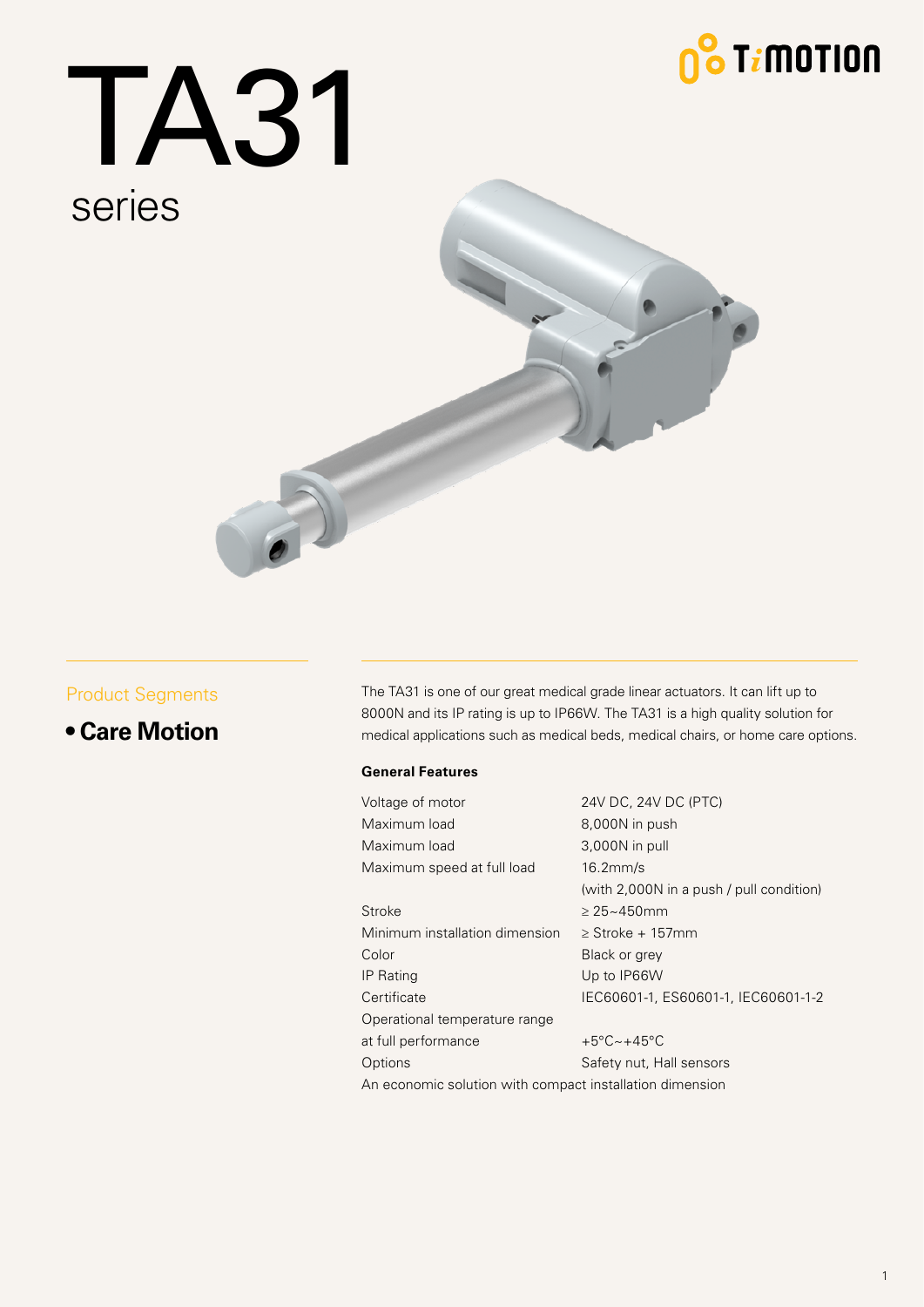## series **TA31**

#### **Drawing**

Standard Dimensions (mm)



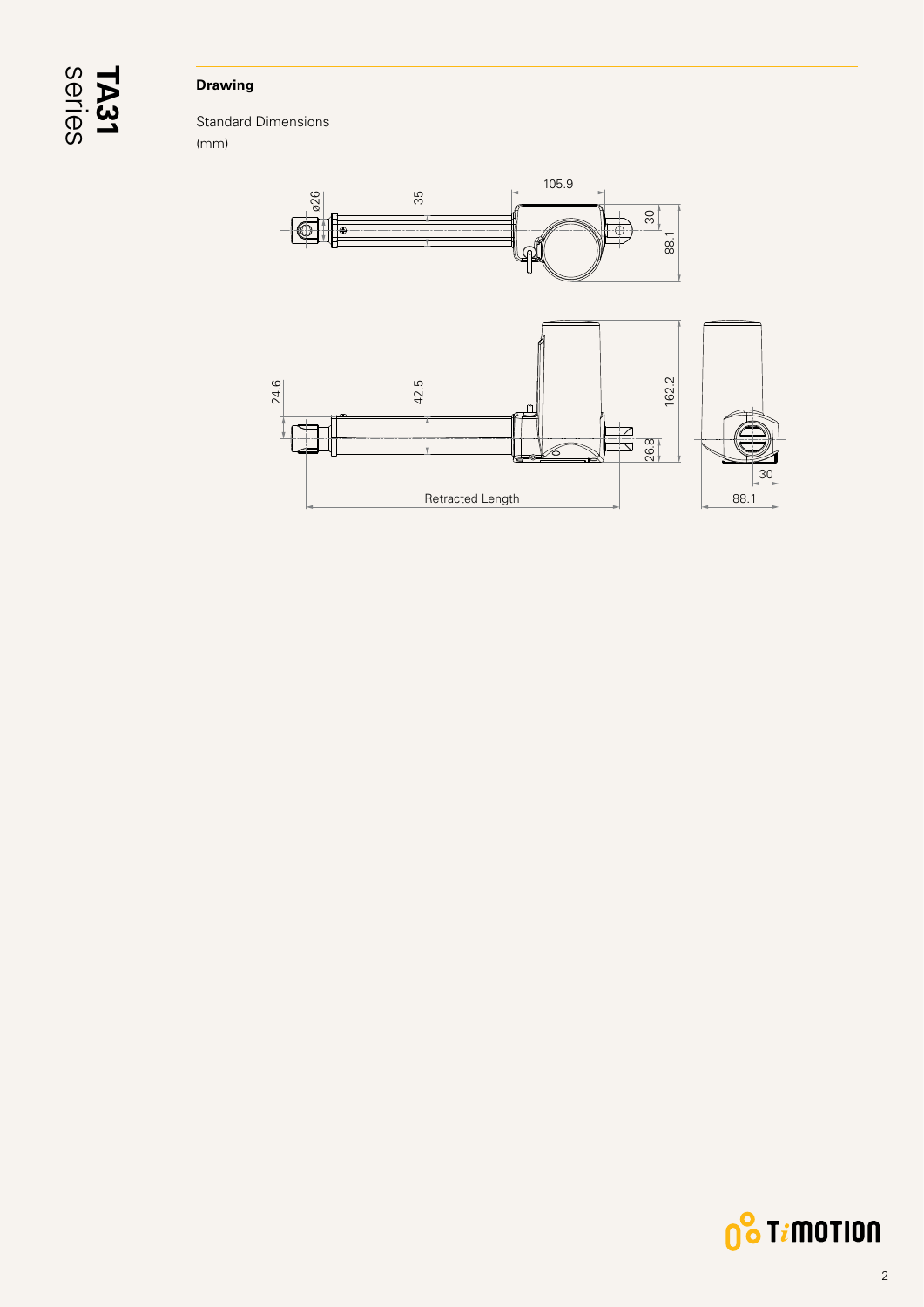#### <span id="page-2-0"></span>**Load and Speed CODE** Load (N) Self Locking Force (N) Typical Current (A) Typical Speed (mm/s) Push Pull No Load 32V DC With Load 24V DC No Load 32V DC With Load 24V DC **Motor Speed (3800RPM, duty cycle 10%) B** 6000 3000 6000 0.8 3.6 6.0 3.3 **C** 5000 3000 5000 0.8 3.6 7.8 4.3 **D** 3500 3000 3500 0.8 3.6 11.7 6.6

**E** 2000 2000 2000 0.8 3.2 23.4 13.3 **F** 8000 3000 8000 0.8 4.7 6.0 3.0 **G** 6000 3000 6000 0.8 4.1 6.9 3.6

**H** 5000 3000 5000 1.0 3.7 7.7 4.7 **J** 3500 3000 3500 1.0 4.4 13.4 7.6 **K** 2000 2000 2000 1.0 3.8 26.6 16.2 **L** 8000 3000 8000 1.0 5.4 6.6 3.5 **M** 6000 3000 6000 1.0 4.5 7.6 4.3

#### **Note**

**1** Please refer to the approved drawing for the final authentic value.

**Motor Speed (4500RPM, duty cycle 10%)**

**2** This self-locking force level is reached only when a short circuit is applied on the terminals of the motor. All the TiMOTION control boxes have this feature built-in.

**6** The current & speed in table are tested with 24V DC motor. With a 12V DC motor, the current is approximately twice the current measured in 24V DC; speed will be similar for both voltages.

**7** The current & speed in table are tested when the actuator is extending under push load.

8 The current & speed in table and diagram are tested with TiMOTION control boxes, and there will be around 10% tolerance depending on different models of the control box. (Under no load condition, the voltage is around 32V DC. At rated load, the voltage output will be around 24V DC)

**9** Standard stroke: Min. ≥ 25mm, Max. please refer to below table.

| CODE             | Load (N) | Max Stroke (mm) |
|------------------|----------|-----------------|
| C, D, E, H, J, K | < 6000   | 450             |
| <b>B. G. M</b>   | $=6000$  | 450             |
| в                | $= 8000$ | 450             |

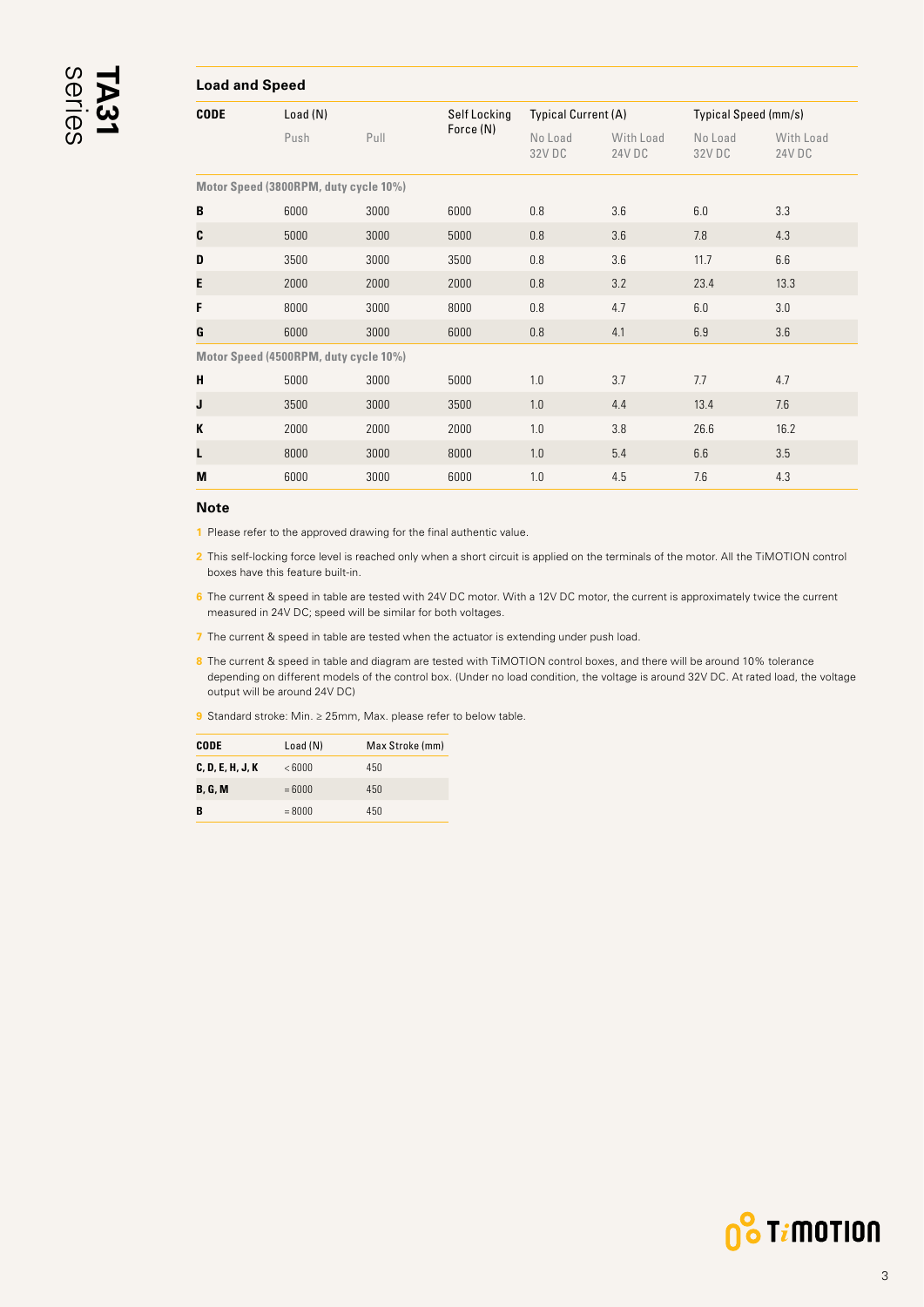#### **Performance Data (24V DC Motor)**

Motor Speed (3800RPM, Duty Cycle 10%)



Speed vs. Load

Current vs. Load



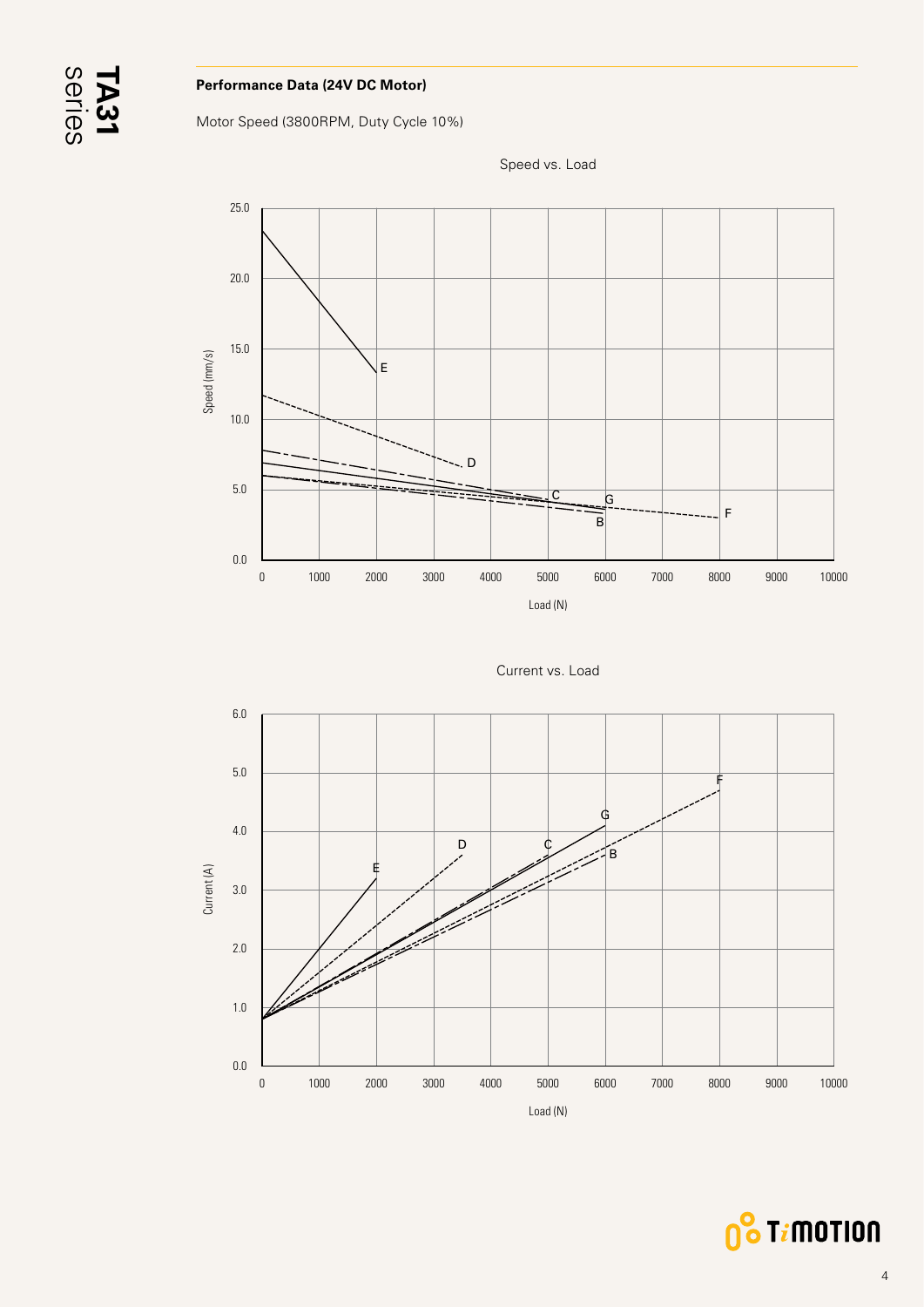#### **Performance Data (24V DC Motor)**

Motor Speed (4500RPM, Duty cycle 10%)



Speed vs. Load

Current vs. Load



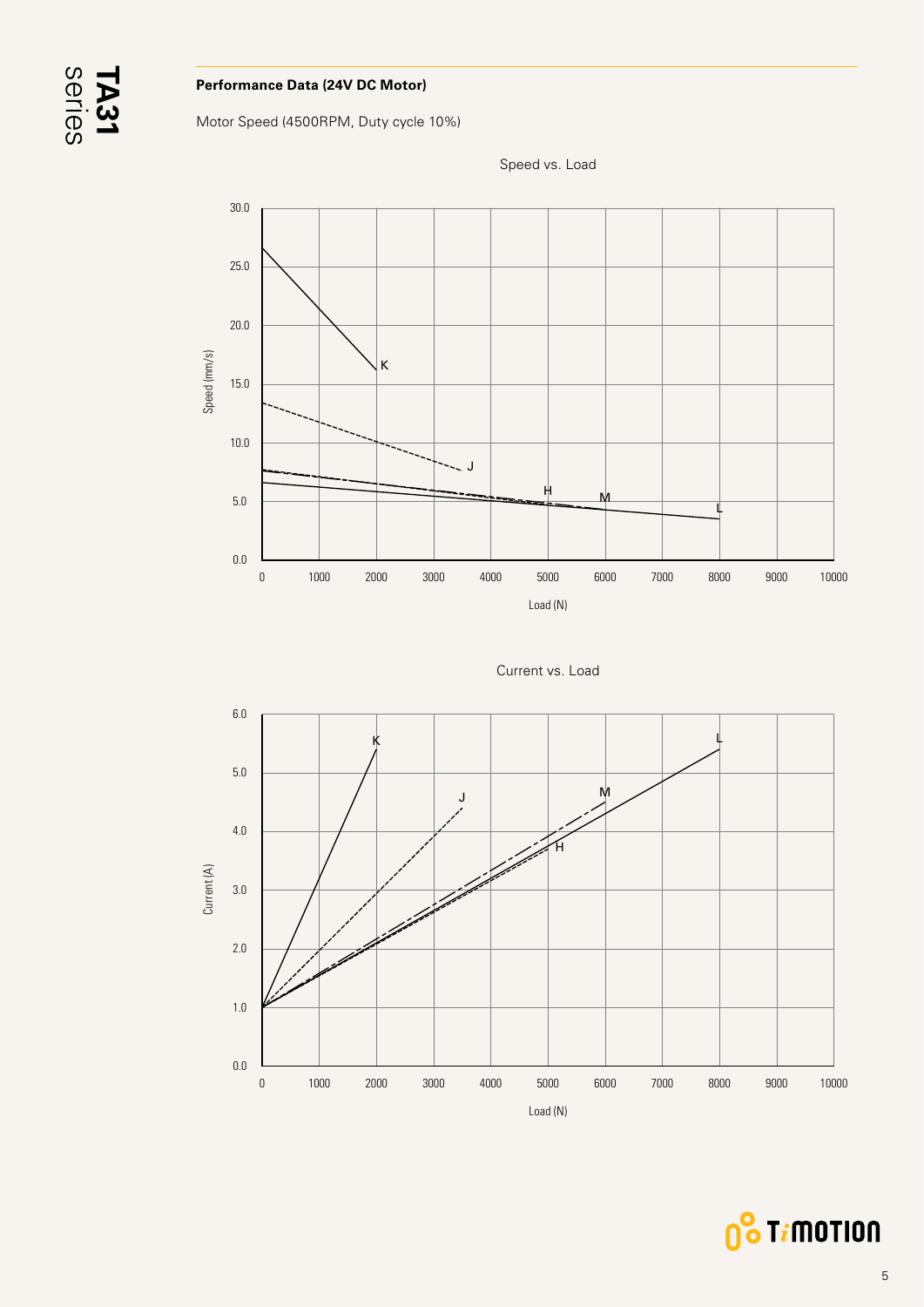## **TA31** Ordering Key



| <b>Voltage</b>                                                                    | $2 = 24V$ DC                                       | $5 = 24V$ DC, PTC                                                                                                                                                                                                                                        |                                                                   |                                                                                        |
|-----------------------------------------------------------------------------------|----------------------------------------------------|----------------------------------------------------------------------------------------------------------------------------------------------------------------------------------------------------------------------------------------------------------|-------------------------------------------------------------------|----------------------------------------------------------------------------------------|
|                                                                                   |                                                    |                                                                                                                                                                                                                                                          |                                                                   |                                                                                        |
| <b>Load and Speed</b>                                                             | See page 3                                         |                                                                                                                                                                                                                                                          |                                                                   |                                                                                        |
| Stroke (mm)                                                                       | See page 3                                         |                                                                                                                                                                                                                                                          |                                                                   |                                                                                        |
| <b>Retracted Length</b><br>(mm)                                                   | See page 7                                         |                                                                                                                                                                                                                                                          |                                                                   |                                                                                        |
| <b>Rear Attachment</b><br>(mm)<br>See page 8                                      |                                                    | $2$ = Plastic, U clevis, width 8.2, depth 17.0, hole 10.2 (for push < 4000N)<br>3 = Plastic, U clevis, width 8.2, depth 17.0, hole 12.2 (for push < 4000N)<br>$4 =$ Aluminum casting, U clevis, width 8.2, depth 17.0, hole 10.2 (for push $\geq$ 4000N) |                                                                   |                                                                                        |
|                                                                                   |                                                    | $5$ = Aluminum casting, U clevis, width 8.2, depth 17.0, hole 12.2 (for push $\geq 4000N$ )                                                                                                                                                              |                                                                   |                                                                                        |
| <b>Front Attachment</b><br>(mm)                                                   | without slot, hole 10.2, plastic bush              | $1 =$ Punched hole on inner Aluminum tube + plastic cap,                                                                                                                                                                                                 | hole 12.2, plastic bush                                           | $6$ = Punched hole on inner Aluminum tube, wihout slot,                                |
| See page 8                                                                        | without slot, hole 12.2, plastic bush              | $2$ = Punched hole on inner Aluminum tube + plastic cap,                                                                                                                                                                                                 | hole 10.2                                                         | 7 = Aluminum casting, U clevis, width 6.2, depth 17.0,                                 |
|                                                                                   | push < 4000N, pull < 2500N)                        | $3$ = Plastic, U clevis, width 8.2, depth 20.0, hole 10.2 (for                                                                                                                                                                                           | hole 12.2                                                         | $8$ = Aluminum casting, U clevis, width 6.2, depth 17.0,                               |
|                                                                                   | push < 4000N, pull < 2500N)                        | $4$ = Plastic, U clevis, width 8.2, depth 20.0, hole 12.2 (for                                                                                                                                                                                           | hole 10.2, T bush                                                 | 9 = Aluminum casting, U clevis, width 6.2, depth 17.0,                                 |
|                                                                                   | hole 10.2, plastic bush                            | 5 = Punched hole on inner Aluminum tube, wihout slot,                                                                                                                                                                                                    |                                                                   |                                                                                        |
| <b>Direction of</b><br><b>Rear Attachment</b><br>(Counterclockwise)<br>See page 9 | $1 = 0^{\circ}$                                    | $3 = 90^{\circ}$                                                                                                                                                                                                                                         |                                                                   |                                                                                        |
| Color                                                                             | $1 = Black$                                        | $2 =$ Grey (Pantone 428C)                                                                                                                                                                                                                                |                                                                   |                                                                                        |
| <b>IP Rating</b>                                                                  | $1 =$ Without                                      | $2 = IP54$                                                                                                                                                                                                                                               | $3 = IP66$                                                        | $5 = IP66W$                                                                            |
| <b>Special Functions</b><br>for Spindle Sub-                                      | 0 = Without (Standard)<br>$1 = Safety nut$         |                                                                                                                                                                                                                                                          | $2 =$ Standard push only<br>$3 =$ Standard push only + safety nut |                                                                                        |
| <b>Assembly</b>                                                                   |                                                    |                                                                                                                                                                                                                                                          |                                                                   |                                                                                        |
| <b>Functions for</b>                                                              |                                                    | 1 = Two switches at full retracted / extended positions to cut current                                                                                                                                                                                   |                                                                   |                                                                                        |
| <b>Limit Switches</b>                                                             |                                                    | 2 = Two switches at full retracted / extended positions to cut current + third one in between to send signal                                                                                                                                             |                                                                   |                                                                                        |
| See page 9                                                                        |                                                    | 3 = Two switches at full retracted / extended positions to send signal                                                                                                                                                                                   |                                                                   |                                                                                        |
|                                                                                   | TC14; compatible with hall sensors)                | $4 =$ Two switches at full retracted / extended positions to send signal + third one in between to send signal<br>5 = Two switches at full retracted / extended positions to send signal (Operate with control box: TC1, TC8, TC10,                      |                                                                   |                                                                                        |
| <b>Output Signal</b>                                                              | $0 = \text{Without}$                               | $2 =$ Hall sensors $*$ 2                                                                                                                                                                                                                                 |                                                                   |                                                                                        |
| <b>Connector</b>                                                                  | $1 =$ DIN 6P, 90 $^{\circ}$ plug                   |                                                                                                                                                                                                                                                          |                                                                   | R = Extension cable, preset on motor cover (cable legth                                |
| See page 10                                                                       | $2 =$ Tinned leads                                 |                                                                                                                                                                                                                                                          | 50mm)                                                             |                                                                                        |
|                                                                                   | $4 = Big 01P, plug$                                |                                                                                                                                                                                                                                                          | $E =$ Molex 8P, plug                                              |                                                                                        |
|                                                                                   | $C = Y$ cable (direct cut, water proof, anti-pull) |                                                                                                                                                                                                                                                          | $F =$ DIN 6P, 180 $^{\circ}$ plug                                 |                                                                                        |
|                                                                                   | legth 120mm)                                       | $J =$ Extension cable, not preset on motor cover (cable                                                                                                                                                                                                  | $G =$ Audio plug                                                  |                                                                                        |
| <b>Cable Length (mm)</b>                                                          | $0 =$ Straight, 100                                | $5 =$ Straight, 1500                                                                                                                                                                                                                                     | See page 10                                                       | $B-H = For direct cut system$ , $R = Extension cable$ , preset<br>on motor cover(cable |
|                                                                                   | $1 =$ Straight, 500<br>$2 =$ Straight, 750         | $6 =$ Straight, 2000<br>$7 =$ Curly, 200                                                                                                                                                                                                                 | $J =$ Extension cable, not                                        | legth 50), See page 10                                                                 |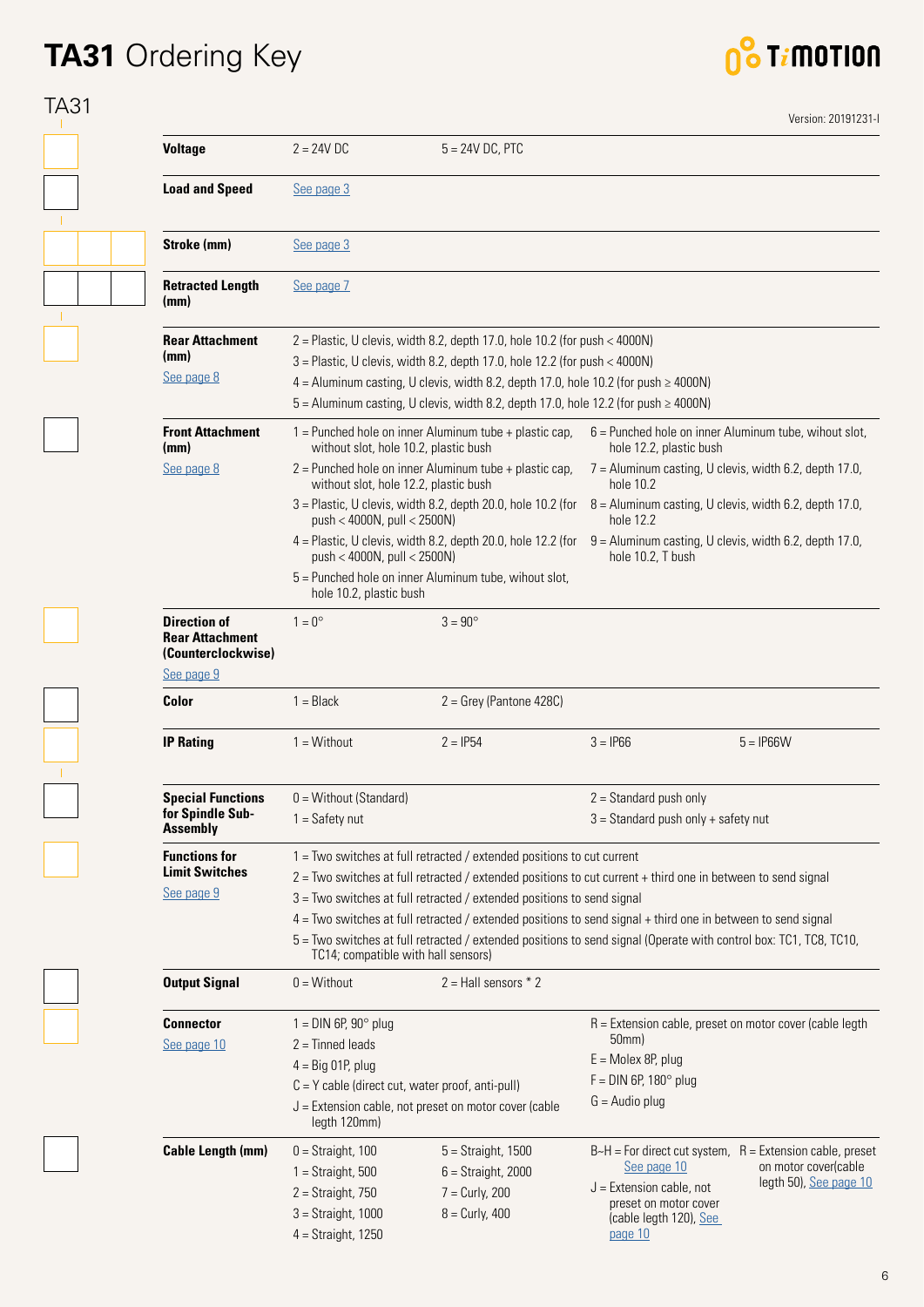#### <span id="page-6-0"></span>**Retracted Length (mm)**

1. Calculate A+B+C = Y

2. Retracted length needs to  $\geq$  Stroke + Y

| A. Front Attach. |                              |                          |                          |  |  |
|------------------|------------------------------|--------------------------|--------------------------|--|--|
| 1, 2, 5, 6       | $+157$                       |                          |                          |  |  |
| 3,4              | $+182$                       |                          |                          |  |  |
| 7, 8, 9          | $+172$                       |                          |                          |  |  |
|                  |                              |                          |                          |  |  |
| В.               |                              |                          |                          |  |  |
| Stroke (mm)      | Load (N)                     |                          |                          |  |  |
|                  | < 6000                       | $= 6000$                 | $= 8000$                 |  |  |
| $25 - 150$       | ÷                            | $\overline{\phantom{0}}$ | $\overline{\phantom{0}}$ |  |  |
| 151~200          | $\overline{\phantom{m}}$     | $\overline{\phantom{a}}$ | $+5$                     |  |  |
| $201 - 250$      | $\overline{a}$               | $+5$                     | $+10$                    |  |  |
| 251~300          | $\qquad \qquad \blacksquare$ | $+10$                    | $+15$                    |  |  |
| $301 - 350$      | $+5$                         | $+15$                    | $+20$                    |  |  |
| 351~400          | $+10$                        | $+20$                    | $+25$                    |  |  |
| 401~450          | $+15$                        | $+25$                    | $+30$                    |  |  |

| C.               |                          |                              |          |  |  |
|------------------|--------------------------|------------------------------|----------|--|--|
| <b>Spindle</b>   | Load(N)                  |                              |          |  |  |
| <b>Functions</b> | < 6000                   | $= 6000$                     | $= 8000$ |  |  |
| 0                | ۰                        | $\qquad \qquad \blacksquare$ | ٠        |  |  |
|                  | $\overline{\phantom{0}}$ | $\overline{\phantom{0}}$     | ۰        |  |  |
| 2                | $+5$                     | $+8$                         | $+8$     |  |  |
| 3                | $+5$                     | $+8$                         | $+8$     |  |  |

**\*** For stroke over 450mm, please contact our engineers.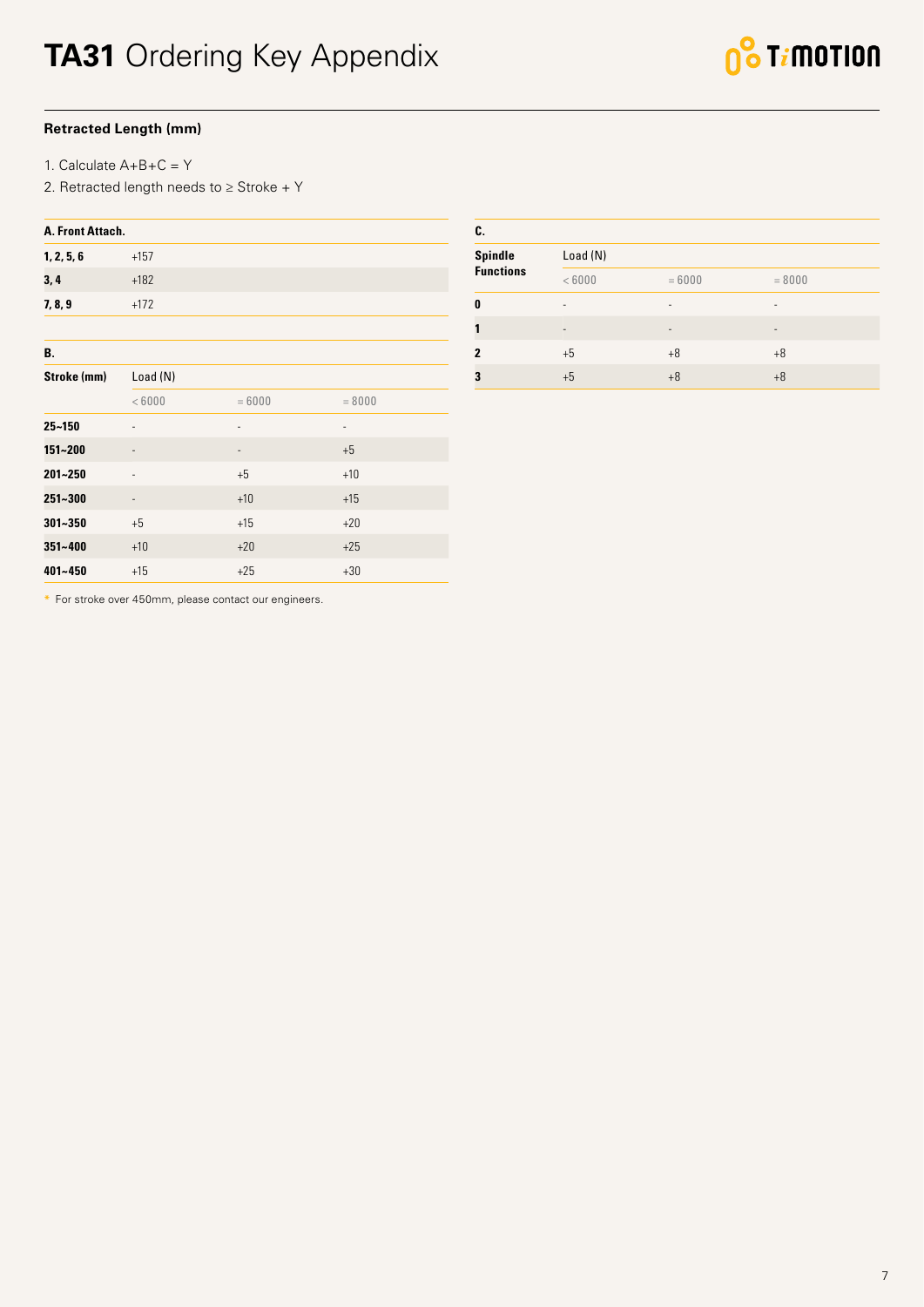

#### <span id="page-7-0"></span>**Rear Attachment (mm)**

2 = Plastic, U clevis, width 8.2, depth 17.0, hole 10.2 (for push < 4000N)



#### **Front Attachment (mm)**

1 = Punched hole on inner Aluminum tube + plastic cap, without slot, hole 10.2, plastic bush



5 = Punched hole on inner Aluminum tube, wihout slot, hole 10.2, plastic bush



9 = Aluminum casting, U clevis, width 6.2, depth 17.0, hole 10.2, T bush



3 = Plastic, U clevis, width 8.2, depth 17.0, hole 12.2 (for push < 4000N)



2 = Punched hole on inner Aluminum tube + plastic cap, without slot, hole 12.2, plastic bush

ø26

6 = Punched hole on inner Aluminum tube, wihout slot, hole 12.2,

ø12.2

ø26

plastic bush

32 ø29.7

 $32$ 

ø29.

4 = Aluminum casting, U clevis, width 8.2, depth 17.0, hole 10.2 (for push  $\geq 4000N$ )



5 = Aluminum casting, U clevis, width 8.2, depth 17.0, hole 12.2 (for push  $\geq 4000N$ )



3 = Plastic, U clevis, width 8.2, depth 20.0, hole 10.2 (for push < 4000N, pull < 2500N)



7 = Aluminum casting, U clevis, width 6.2, depth 17.0, hole 10.2



4 = Plastic, U clevis, width 8.2, depth 20.0, hole 12.2 (for push < 4000N, pull < 2500N)



8 = Aluminum casting, U clevis, width 6.2, depth 17.0, hole 12.2

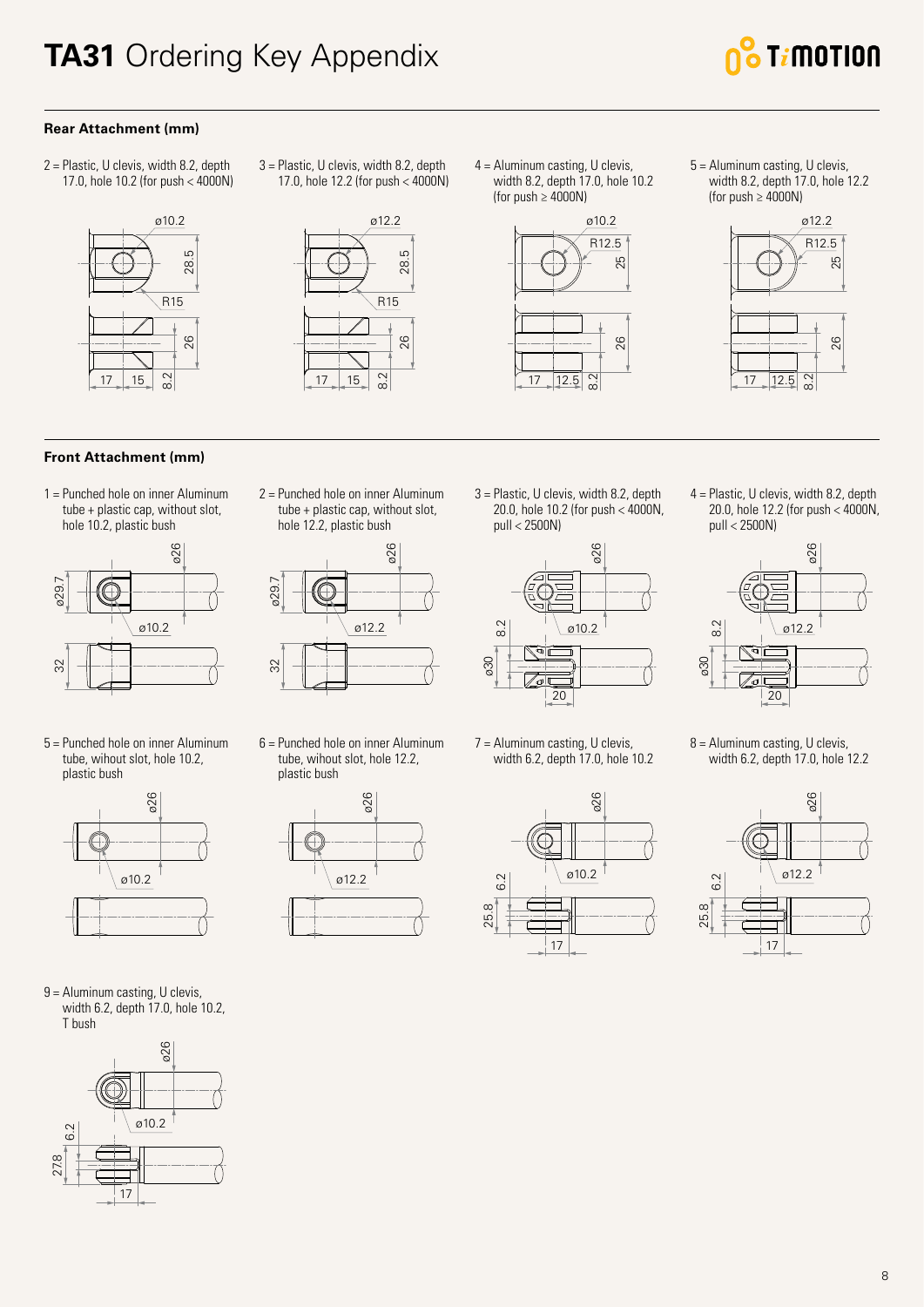### <span id="page-8-0"></span>**TA31** Ordering Key Appendix



#### **Direction of Rear Attachment (Counterclockwise)**



#### **Functions for Limit Switches**

| <b>Wire Definitions</b> |                      |           |                     |                      |                |                    |  |
|-------------------------|----------------------|-----------|---------------------|----------------------|----------------|--------------------|--|
| <b>CODE</b>             | Pin                  |           |                     |                      |                |                    |  |
|                         | $\bigcirc$ 1 (Green) | $2$ (Red) | $3$ (White)         | $\bigcirc$ 4 (Black) | $5$ (Yellow)   | $6$ (Blue)         |  |
| 1                       | extend (VDC+)        | N/A       | N/A                 | N/A                  | retract (VDC+) | N/A                |  |
| $\mathbf{2}$            | extend (VDC+)        | N/A       | middle switch pin B | middle switch pin A  | retract (VDC+) | N/A                |  |
| 3                       | extend (VDC+)        | common    | upper limit switch  | N/A                  | retract (VDC+) | lower limit switch |  |
| 4                       | $extend(VDC+)$       | common    | upper limit switch  | medium limit switch  | retract (VDC+) | lower limit switch |  |
| 5                       | extend (VDC+)        | N/A       | upper limit switch  | common               | retract (VDC+) | lower limit switch |  |